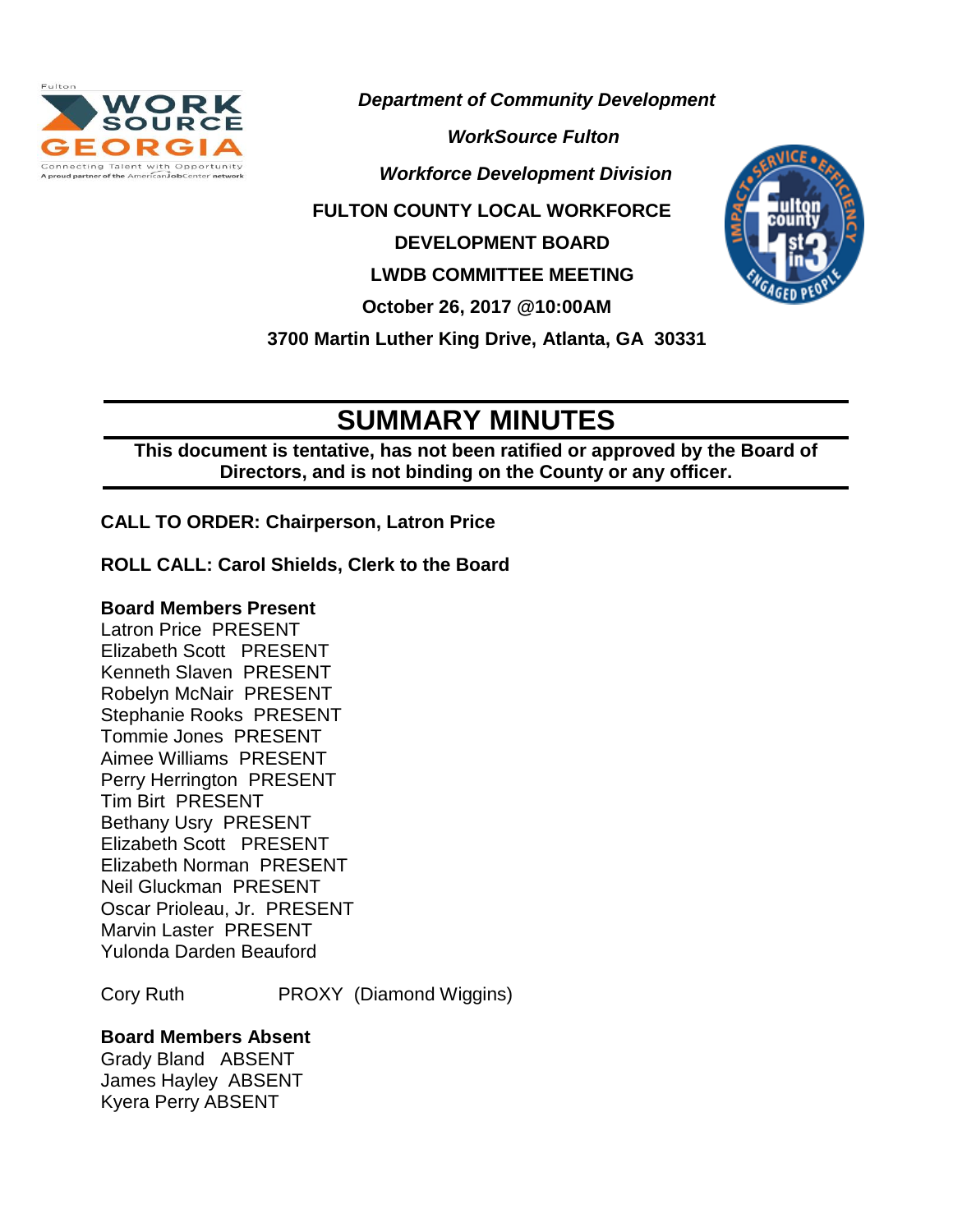William Blinstrub ABSENT William Palmer ABSENT Joyce Dorsey ABSENT Finesse Blumenthal ABSENT

Guests: Charles Walker Debra Saunders Attorney Denval Steward, Senior Attorney (Fulton County)

Call to Order: Chairman Latron Price called the meeting to order. A quorum was confirmed.

Public Comments: None.

## **TABLE OF CONTENTS**

#### **ITEM # SUBJECT**

#### **17-0001 Consent Agenda**

All items listed on the Consent Agenda are considered routine by the LWDB and will be enacted by one motion. No separate discussion is to take place on these items. If discussed of any Consent Agenda item is desired, the item will be moved to the Regular Meeting Agenda for separate consideration. No requests for discussion were made.

#### **17-0002 Introduction of New Division Manager**

Tracey Bradley, Sr. was introduced as the new Workforce Division Manager to the board. Tracey introduced himself giving information on his background and his intentions with moving forward in his new position as the Division Manager with the Workforce Development Division.

#### **17-0003 Minutes**

August 31, 2017 Board of Directors' board meeting minutes were approved as presented. Chairperson Latron Price made a motion to pass the minutes for approval. Motion made by Elizabeth Scott and seconded by Stephanie Rooks. The Executive Minutes of 10/2/2017 was read and approved. The Program Report was included for review by the board.

### **17-0004** . **Financial Report**

There was no formal presentation of the financial report; but the information was provided at the meeting by Mariska Angall from the Finance Department.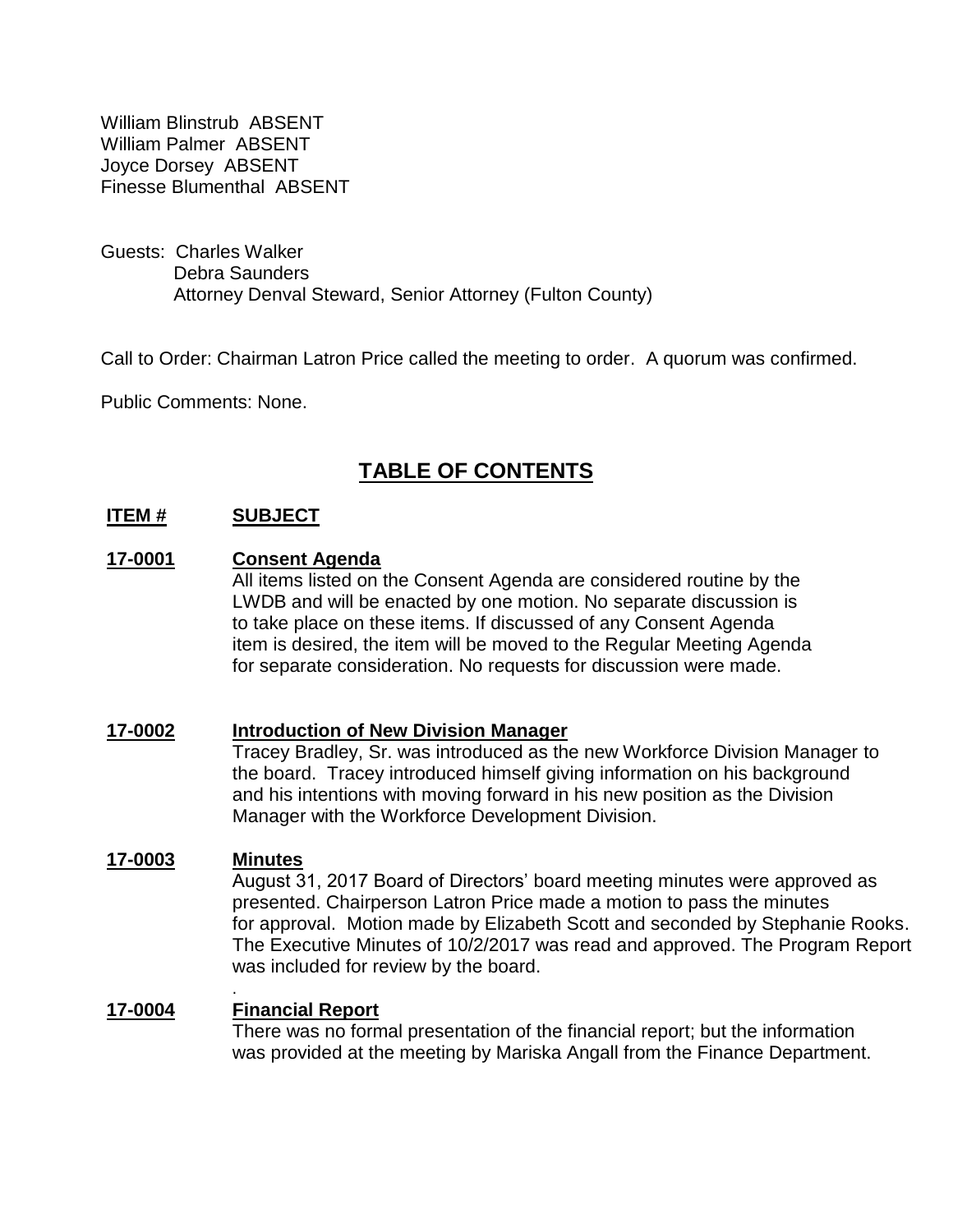#### **17-0005 Board Members Roles and Responsibilities**

Logan Winkles from Fulton County Attorney's Office was available to make a presentation of the board's roles and responsibilities. A brief overview presentation was given but it was agreed due to time limitation that a more in depth and fuller overview of the boards roles and responsibilities will be discussed at the retreat on Monday, December 4, 2017 at Atlanta Technical College.

#### **17-0006 Funding returning to the State**

Discussions were centered around the returning of over \$301,000 for funding designated for the youth in our community ages 16 to 24. The board is advocating that the state reconsider the \$301,000 and award additional funding to serve Fulton County youth who represent the largest population and is in most need in the State of Georgia. Chair Price is requesting LWDB members to send a letter to the State to obligate the funds. It was moved to organize a Special Board Task Force to address these obligations and other obligations of funds. A motion was moved by Robelyn Mc Nair and second by Tim Birt to organize the Special Board Taskforce. Board members that agreed to volunteer on this board were Stephanie Rooks, Perry Herrington, William Laster, Tim Birt, and Elizabeth Norman.

#### **17-0007 Retreat**

After discussion, the retreat is scheduled for Monday, December 4, 2017 from 9:00a.m. to 2:00p.m at Atlanta Technical College complimentary of Yolunda Darden Beauford. The retreat is being organized by the Board and Visibility Taskforce Board. Perry Herrington will contact board members on this taskforce along with the staff to compose the agenda and prepare for the retreat. Yolunda Darden Beauford is the contact board member for the venue at Atlanta Tech College. Suggestions and topics to discuss include: Roles and Responsibilities of the board members by County Attorney Office, update of bylaws, New Members Orientation, update from Workforce Agency in terms of assessments for the past year in terms of results or outcomes and accomplishments, types of challenges the staff is having in terms of service and delivery to our community, legislative updates, collaborations with other Workforce agencies and partners around the state. Robelyn McNair made a motion to move for the retreat for December 4, 2017 and it was second by Stephanie Rooks.

#### **17-0008 One Stop Shop**

The One Stop Shop Operator is a federally mandated program. The board voted and approved for the One Stope Operator. Attorney Winkle clarified that this is a one year contract with four renewal periods and it has to be approved by the Fulton County BOC due to the county not being allowed to execute contracts in excess of one year. Robelyn McNair made a motion to accept the One Stop Operator and it was seconded by Pete Hayley.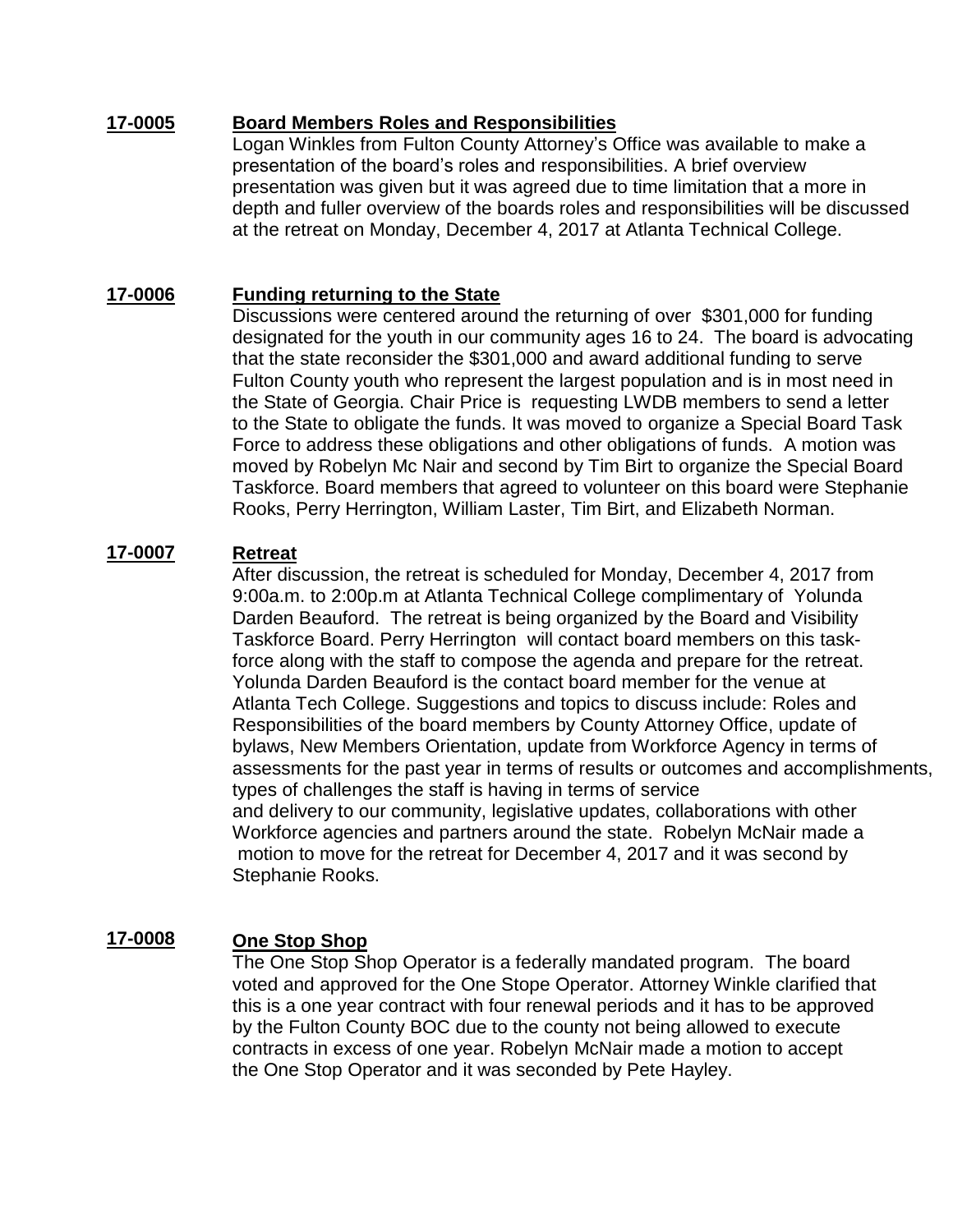#### **17-0009 Task Force - Board Visibility and Disability**

The Board recommend that the Chair Latron Price sending a letter and call Board member, Kyera Perry, to inquire of her interest in being on the board. If not response, she will be remove from the board member due to not attending any board members since being approved to be on the board. Discussion ensued concerning updating the website. The Board is requesting the website information be updated which is necessary for informational purposes about Workforce Development. The staff is making every effort to get the website updated. Fulton County is making changes with the IT department platform. The board is requesting an update by November 18, 2017. Upon the update of the website, the board request it continues to stay updated going forward. Board discussed the replacement of board member of Murray Williams with Yulonda Darden Beauford. The Board reviewed packet of Ms. Beauford to include- Member Referral Letter, Application and Resume. Based on recommendation, Perry Herrington moved that the board accept new candidate for the board and seconded by Elizabeth Scott.

#### **17-0010 Task Force: Quality Assurance and One Stop Operator**

Quality Assurance requesting for a new program to be added by a current provider, Fortis College, for the Dental Assistant Program to the EPL which is a Non-Board of Regents School. Motion make by Stephanie Rooks to move the dental assistant program with Fortis College to grant the opportunity to provide training in our community.

Additions to the Eligible Provider List (ELP) are CEFGA (Construction Education Foundation of Georgia) and United Youth of America. It is a Culinary Arts apprenticeship program.

Providers that are on administrative hold are Atlanta Technical College; TMCE Training Services and FAKS Allied Health and Technology Center. A provider closure is Malik College

Project Pace comes from the Department of Economic Development Governor's Office. This is an organization that is coming in the area with lots of jobs and the state workforce is requesting partnership with them as conditional support. The LWDB did not vote on Project Pace. Need additional information. Division Manager, Tracey Bradley, was given the authority from the board as necessary to Investigate other opportunities to come to our community.

#### **17-0011 Update from Executive Meeting**

Chair Latron Price discussion meeting with Vice Chair Bob Ellis and Chief Operating Officer, Todd Long to get Fulton County Workforce agency in line with various other groups in the state and county. Recommend to stay engaged and communicate. This should happen since there is a point of contact with a new Division Manager in place.